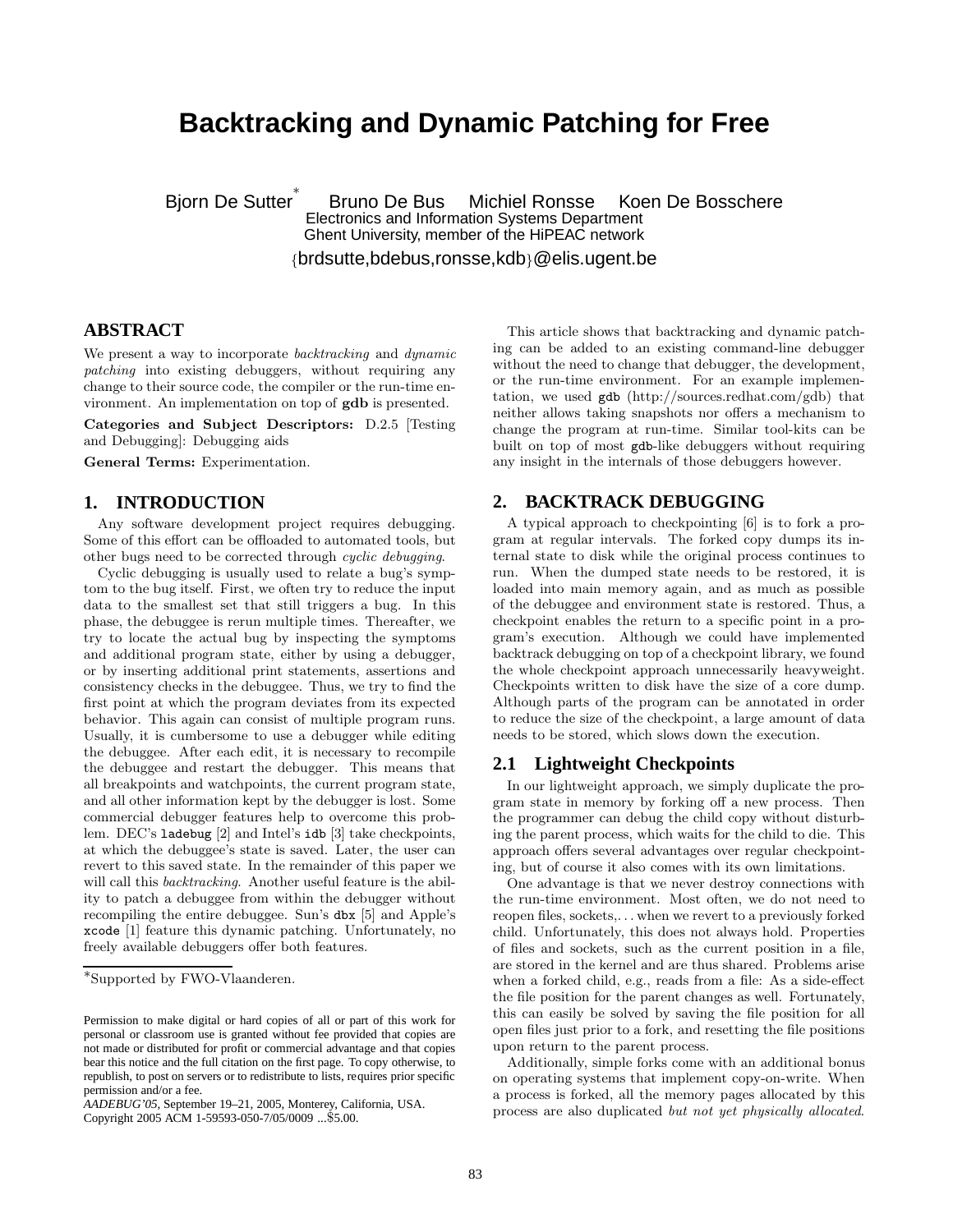

Figure 1: Overview of the checkpoint system.

Figure 2: Backtrack debugging script

This allocation only happens when either the parent or the child modifies a page. As such, the operating system gives us incremental checkpointing for free.

Our simple forking approach is hampered by the same problems that regular checkpointing faces: It is difficult and sometimes even impossible to accurately restore the state of the run-time environment. Connections to other systems can get lost, file contents can be changed, it is impossible to un-send a sent network package, etc. To overcome this we would need techniques like input replay. For a large set of applications however, these problems do not occur.

## **2.2 Using** gdb **for Lightweight Checkpoints**

To add the described lightweight checkpointing to a debugger, all we need to do is call fork() from within the debugger, make the parent wait for the child to die, detach from the parent and attach to the forked child. As debuggers usually allow to attach to a process, and to change the program counter and the memory and register contents, it is possible to "emulate" a call to fork().

What remains to be done is bookkeeping: remember the process ID of the parent and add commands to the debugger to pick up the parent again. This can easily be done in the source code of the debugger, but we opted for an even simpler approach. We wrote a shared library that is in charge of the bookkeeping and that facilitates the communication with the debugger. This shared library is preloaded in the debuggee when it is loaded by the debugger, and its functionality is called from within the debugger.

Note that this is rather simple to implement. The implementation on top of gdb consists of four small parts: (i) a wrapper script around gdb to enable interprocess synchronization and communication, (ii) the C-source code that is used to call  $fork()$ , (iii) a gdb init script that defines the commands to take a checkpoint (checkpoint) and to go back to a checkpoint (backtrace), and (iv) a gdb script that enables the use of breakpoints in the presence of checkpoints. The cooperation between these parts is depicted in Fig. 1. The central part is (i) the wrapper script, that adds commands to gdb by means of the (ii) gdb init script and (iv) persistent breakpoints script, thus creating a Backtrack De-Bugger bdb, with which the user will interact. The wrapper script also builds a new version debuggee+ of the debuggee, by linking (iii) the necessary fork code into it. This new version debuggee+ is executed under control of bdb, and communicates to bdb by means of a FIFO communication channel that is set up whenever a checkpoint is taken.

The wrapper script The central part of our checkpoint implementation, i.e., a shell script that wraps around gdb, is presented in Fig. 2. First, a directory is created that will hold temporary files and a named pipe (a FIFO) that will be used for interprocess synchronization. On line 3, two files are created: the initialization script for gdb (bdb init) and a C-source file containing the code for forking and bookkeeping (fork stub.c). The code to create them is not listed, but the resulting files are discussed in the next sections. The Csource file implementing the necessary forking is compiled on line 4. The result is a shared library that will be preloaded in the debuggee once the debuggee gets loaded by the debugger. This preloading is accomplished by the command on the first line of the gdb initialization script as depicted in Fig. 4. Note that we cannot include this line in the wrapper script, because if we did so, the forking code would also be preloaded into the debugger itself. On line 5, gdb is started, executing the commands in the initialization script. Afterwards, we delete all temporary files on line 6.

C-source for forking Fig. 3 lists the code to fork the debuggee and do the bookkeeping. For the sake of clarity, code to take multiple checkpoints is omitted. Lines 3–4 define two global variables that will be used to communicate information from the debugger to the forking code. The variable bdb tmp dir holds the name of the temporary directory in which the FIFOs will be created, and in which process numbers will be stored in files. The variable wait for debugger will be updated by the debugger (lines 13 and 21 in Fig. 4) to inform the forking code that the debugger has attached to a process, and that the process does no longer need to delay execution with the loop on line 25.

Lines 5–26 show the function that is called by the debugger (line 7 in Fig. 4) to take a checkpoint. Line 8 forks the debuggee program. Lines 9–23 are executed only by the parent process. In these lines, two simple gdb script files are created. The first is generated on lines 13–15, and is used by the debugger (line 12 in Fig. 4) to attach to the child process. The second is generated on lines 16–19, and is used to return to the parent process once a child has finished.

On lines 20–22, the new FIFO created in the gdb init script (lines 8–9) is opened, and immediately closed. The debugger, who starts listening to the FIFO on line 11 of Fig. 4 thus gets the signal that it can continue execution, after it had been blocked when it started listening to the FIFO. After this signal, the parent process waits in the loop on line 23, until his child dies. The seemingly endless loop on line 25 lets a debuggee continue when the debugger attaches to it. The child process enters the loop when a checkpoint is taken, the parent enters it when a child dies. The debugger sets the global variable wait for debugger to zero (lines 13, 21 in Fig. 4) when it wants a debuggee to continue.

GDB initialization script Fig. 4 depicts the script, written in gdb's script language, for initializing gdb. In the first line, the code to fork the program is preloaded into the debugger. Next, lines 2–16 define the command to take a checkpoint. This command is to be executed when the debuggee has reached a breakpoint that was previously set by the developer. Because this breakpoint must be removed from the debuggee before it is forked, all existing breakpoints are first deleted (line 3). Moreover, a fork cannot be executed while the debugger is attached to the debuggee. This is a gdb-specific problem. For this reason, we need to detach from the debuggee before the fork is executed, and reattach to the child once the fork has been finished. However, to call the forking code from within the debugger, the

 $\begin{array}{c|c} 1 & \text{#!/bin/bash} \\ 2 & \text{TMP*}^{\text{in}/\text{bath}} \\ 3 & \text{gcc -g -rdy} \end{array}$ TMP='mktemp -d "/tmp/bdbXXXXXX" 3 gcc -g -rdynamic -shared -fPIC -Wl,-soname -DTMP DIR NAME=\"\$TMP\"<br>-Wl,fork stub.so \$TMP/fork stub.so<br>4 gdb -x bdb\_init --tty='tty' \$\*

<sup>5</sup> rm -fr \$TMP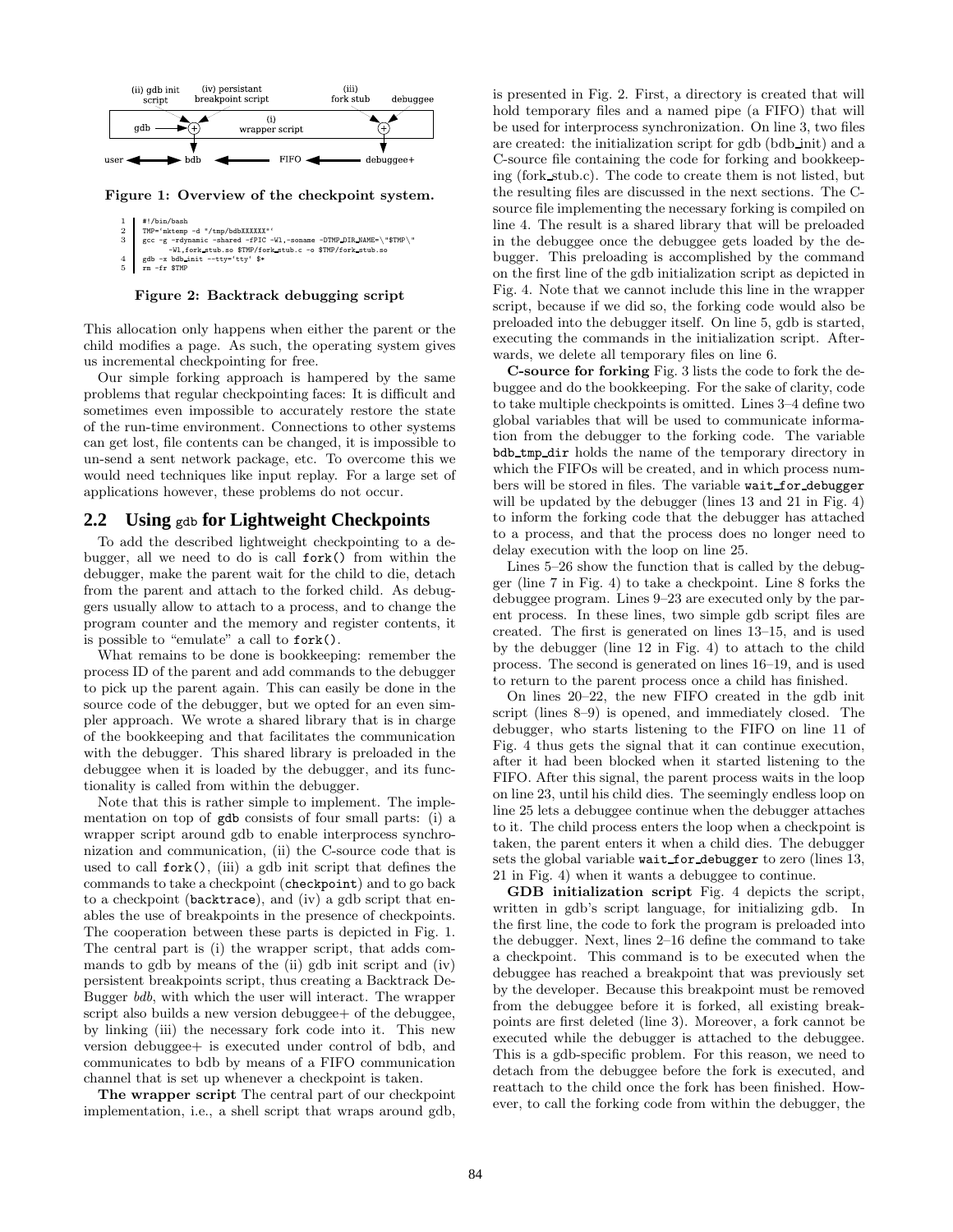

Figure 3: C-source to fork the program

debuggee still needs to be attached: The debuggee needs to be detached before the forking code is executed, but after the checkpoint script has called the forking code.

To implement this, we first set (on line 4) a new temporary breakpoint at the start of the code that will fork the program. Then, the current program counter is pushed on the stack (lines 5–6). This will be used as return address when the checkpointing procedure bdb chckpnt stub() returns in order to continue the execution of the debuggee once the fork has been executed. After that, control is transferred to the start of the checkpoint procedure (line 7), where the debuggee now starts executing. However, its execution immediately stops at the temporary breakpoint.

On lines 8–9, the FIFO (a pipe that blocks until something writes to it) is created. The debugger detaches from the process on line 10 to enable the fork. To detect when the fork is done, the debugger then starts listening to the FIFO until the child process is created in bdb chckpnt stub(). Once the debugger is notified through the FIFO, he picks up the forked child on line 12 with the cont from chckpnt script that was created by the checkpoint code. Concretely, the attach command is executed with the child process ID.

That child's execution is than triggered by assigning 0 to its variable wait for debugger on line 13 and issuing the continue statement on line 15. The command on line 14 to the reset persistent breakpoints, is discussed in Sec. 2.2.

Lines 17–23 list the gdb script code that implements the command to return to a checkpoint. The running child is killed (line 18). Then the backtrack to chckpnt script picks up the parent on line 19. Again, this script consist of the simple attach command with the appropriate process id. Finally, the endless while-loop in the parent is broken on line 21, and the parent resumes execution on line 22.

Persistent breakpoints Problems may arise when standard breakpoints are used. To add a breakpoint, a debugger replaces an instruction by an illegal instruction that causes a trap. The debugger remembers the original instruction to restore it when required. When the debugger detaches from a process however, it forgets the changes made, without first undoing them. When we later reattach to a process to continue its execution, and one of the changed instructions is reached, the debugger will not be able to restore the original instruction. To solve this problem, we simply delete all breakpoints when we checkpoint the program. To compensate for the lack of normal breakpoints, we implemented a



Figure 4: Gdb initialization script

 $\begin{tabular}{l|c|c} 1 & shell echo & $\$TMP/ppreak \\ 2 & define pbreak \\ 3 & break & $\$arg0 \\ 4 & shell echo break & $\$ \\ \end{tabular}$ 2 define pbreak 3 break \\$arg0 4 shell echo break \\$arg0 >> \$TMP/pbreaks 5 end

Figure 5: Persistent breakpoints initialization

new kind of breakpoint, called persistent breakpoints, that are maintained in the shared bookkeeping library. To that extent, the code listed in Fig. 5 is added to the gdb initialization script. First, the list of persistent breakpoints is cleared. Lines 2–5 then implement persistent breakpoints by storing all breakpoints in a file. This script is invoked from within both the checkpointing and the backtracking script.

# **3. DYNAMIC PATCHING**

Backtrack debugging as described so far requires running the debuggee from scratch after each modification: returning to a checkpoint implies going back to the old code. Because we often not only want to patch a debuggee to fix a bug, but also to insert more assertions or checks, we could save quite some execution time if we could dynamically patch the code, and rerun the patched code from some checkpoint. Patching a running program consists of three tasks.

Detecting changed parts First, we need to find out what part of the program has been changed since the start of the execution. Because replacing unchanged code by itself does not pose any problems, we opted for using simple time stamps. If the time stamp for a source code file is changed, we simply assume all code in this file is changed.

Loading revised code Secondly, we need to load patched code into a running program. Dynamic shared libraries make this easy. Just like we used scripting to load the bookkeeping library, we implement loading a dynamic patch library by means of a debugger initialization script.

Patching calls Finally, we need to replace calls to old procedures by calls to the revised versions in the dynamically loaded library. We opted for the automated approach of binary rewriting, in which a small binary rewriter replaces all procedures in a program by simple wrapper procedures that do nothing but jump to the original wrapped procedures via global procedure pointers. For dynamic patching, it then suffices to replace the pointers used in the wrappers.

This binary rewriting tool has to be run on the debuggee prior to its linking, to prepare it for dynamic patching before debugging. At link time, we have all the object files available that will make up the final program. These object files contain symbolic definitions of all procedures that are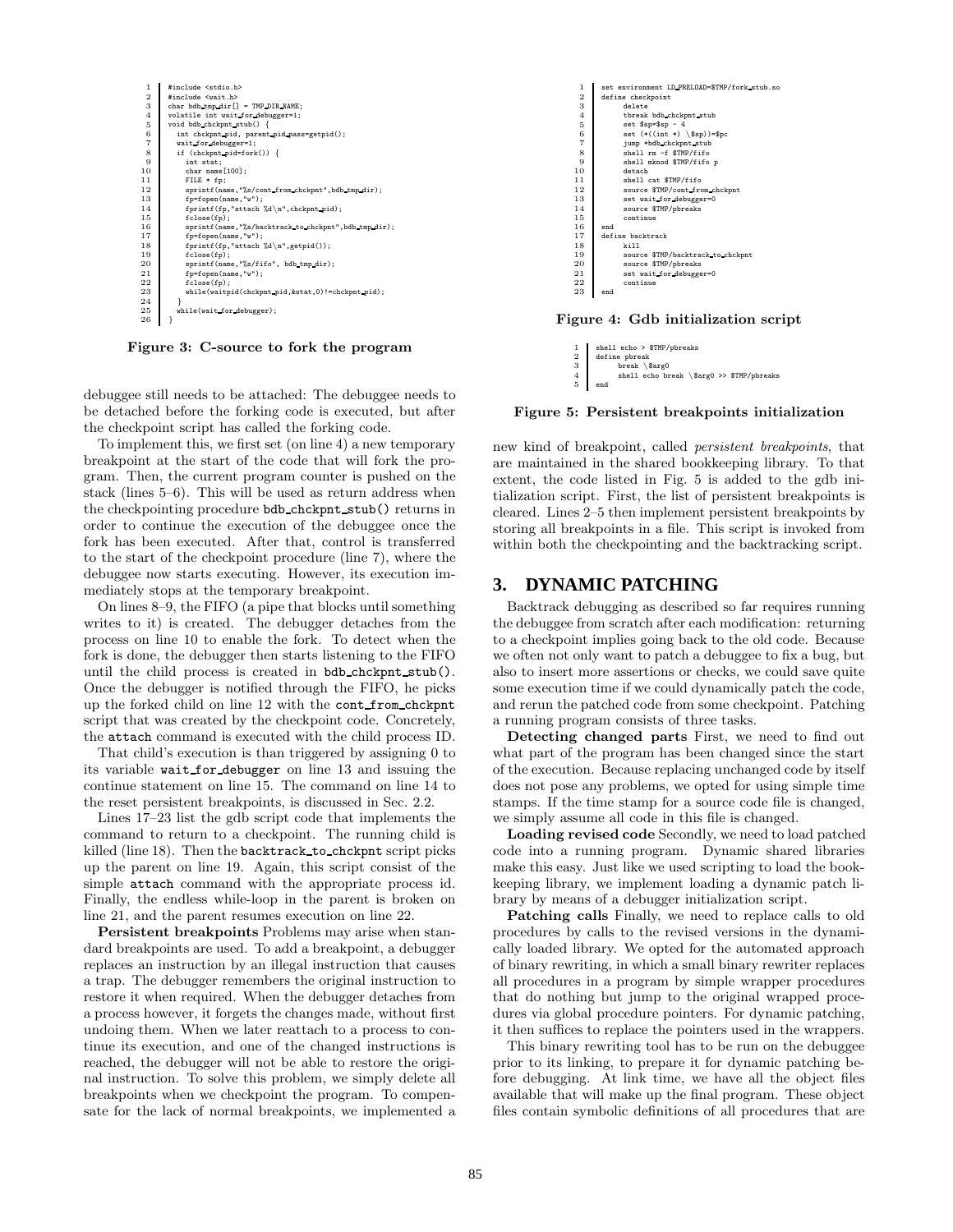exported from their modules (the global procedures). As we consider the whole object file revised as soon as one procedure in it is revised, it is only necessary to create wrappers for the exported procedures. Calls to local (non-exported) procedures will automatically reflect the revision as soon as calls to the exported procedures reflect their revision.

This simple approach has only one downside: a patch of some local procedure will only be in effect after the first call to an exported procedure of its module happens. When necessary, this can of course easily be solved by changing all static procedures in a program to global procedures with a unique name. Alternatively, one could provide wrappers for local procedures as well. When the programs are compiled with debugging information (which one would expect during the debugging of a program) all necessary information to do so is usually available in the debug information.

Upon rewriting the object files, we must consider two types of procedure calls: intermodular calls from a caller in one module to a callee in another module, and intramodular calls where caller and callee come from the same module.

For intermodular calls, the object file containing the caller contains a symbolic reference to the callee. The linker replaces this reference by the address of the callee during the relocation phase of the linking process [4]. This address is found in the object file of the callee, and more in particular in the defining symbol of the callee. In this case it suffices to replace the name of the callee in its defining symbol by a new, unique name. For example, callee proc becomes wrapped proc. The wrapper procedure is created in a new object file, where its defining symbol now defines it as the original procedure (proc). The net result of this transformation is that after linking (and after the referencing symbol is resolved with the new defining symbol of the wrapper), any intermodular call instruction will not call the original procedure but the wrapper. Creating the wrapper procedures is very easy, and can be done by creating a short assembly fragment for each external procedure. These fragments are assembled and linked into the executable.

The second case, of intramodular calls, is more tricky, as there is only one symbol involved: the defining symbol of the callee is now also the symbol referenced by the call-sites. Simply changing the name of the callee in this symbol would not have the desired effect, since all call-sites would still point to the same procedure, albeit through the new name. So instead of renaming the callee, we add a new defining symbol for it, defining it with the new name (wrapped proc). The original symbol is transformed into a so called weak symbol [4] with the original name proc. Weak symbols are special symbols that are only used during the linking process when no other symbols with the same name are found. As we also add a wrapper procedure with the name proc to the program, calls to proc through the weak symbol will be diverted by the linker to call the wrapper procedure that is defined by a normal symbol with the same name proc.

To implement the loading of revised code and patching of calls, we wrote a small tool that produces a shared library from a set of (revised) source code files. This library is loaded into the programs. It contains the code to replace the global procedure pointers of the revised and wrapped procedures that are used by the wrappers introduced in the next section. After the shared library is loaded into the debuggee, the replacement code will be called and from then on all calls will indirectly call the revised procedures.

```
\frac{1}{2} #!/bin/bash
   2<br>3 for FILE in $INFILES; do<br>4 EXTERN_FUNS_PREFIX='^[O-9a-f]* g *F [^]* *[O-9a-f]* }<br>5 FUNS='objdump --eyms $FILE | sed -n "s/$EXTERN_FUNS_PREFIX//gp"<br>6 echo $FUNS | tr " "'\n" | sed "s/~\(.*\)$/$CODE/g" | tr "#" "\n" >> 
   7 ...
8 OBJCOPYPARAMS='echo $FUNS | tr ' ' '\n' | sed "s/^\(.*\)$/--weaken-symbol \1/g"'
9 objects \mathbb{R}^n objects \mathbb{R}^n objects \mathbb{R}^n objects \mathbb{R}^n objects \mathbb{R}^n objects \mathbb{R}^n objects \mathbb{R}^n objects \mathbb{R}^n objects \mathbb{R}^n objects \mathbb{R}^n objects \mathbb{R}^n objects \10 LDPARAMS='echo $FUNS | tr ' ' '\n' | sed "s/^\(.*\)\$/--defsym $UNIQUE_NAME\1=\1/g"'<br>11 ld -r $LDPARAMS $TMPDIR/weak_$DIRFREENAME -o $TMPDIR/$DIRFREENAME
11 11 rm vSTMPDIR/weak_$DIRFREENAME<br>12 rm \$TMPDIR/weak_$DIRFREENAME<br>13 done
\begin{tabular}{cc} 13 & don \\ 14 & if \\ 15 & the \end{tabular}if [ \$PATCH ]
\begin{array}{cc} 15 & \text{then} \\ 16 & \text{gcc} \end{array}16 gcc -rdynamic -shared -fPIC -Wl,-soname -Wl,$OUTPUT $TMPDIR/add.s $FILE2 -o $OFILE
             o<br>else
                                  nic -o $OUTPUT $TMPDIR/add.s $TMPDIR/change_stub.c $FILE2 -ldl
```
#### Figure 6: The core of the object rewriter

To generate the "patchable" executable and the shared library for a patch, it suffices to change the build rules inside the Makefile of the debuggee: to generate the executable we simply need to execute the rewriter instead of the linker, and to create the shared library we execute the library building tool that creates the patch for all changed source code files. Which files have changed is detected by the make tool.

#### **3.1 Implementation**

19 fi

While the application of binary rewriting techniques might seem complex, it is in fact based on scripts that invoke open source GNU tools such as objcopy, ld, tr, and sed.

Binary rewriter Fig. 6 lists the binary rewriter. The code for parameter parsing and for some utility functions are not listed for simplicity. The original input files (to the debuggee) are processed one by one (line 3). The name of the current object file is kept in the variable \$FILE. Lines 4–5 query the object file to get the name of all functions in it, and store these names in the variable \$FUNS. For each function in the object file we create some code, which is held in \$CODE. This code depends on whether we are rewriting the original binary (code in Fig. 7) or creating a patch (code in Fig. 8), and it is selected in the omitted parameter parsing code. On line 7 a unique temporary name is generated for the rewritten object file, and stored in \$DIRFREENAME.

In lines 8–11, we will rename all exported functions, and replace all references to the renamed functions with references to their wrappers. Although one can rename functions directly with the tool objcopy, doing so would also change all references (by name) to those renamed functions. We need to avoid this, because all references need to refer to the wrappers in the rewritten code instead. Therefore, we require the slightly more complex approach through weakening, which is implemented on lines 8–11.

On lines 8–9, an original object file is transformed into a new object file in which all functions are weakened. This means that the symbols defining the functions become weak symbols [4]. Weak symbols are overridden by other symbols during linking. As we define wrapper functions with the original procedure names, the effect of this weakening will be that the weakened symbols are ignored when we relink the debuggee. Instead, all symbolic references will now refer to the wrappers. Consequently, all calls to these weakened functions will now call the wrappers. Of course, the wrappers themselves still need to call the weakened functions. Lines 10–11 create a unique new, non-weak symbol for each of them, to which the wrapped calls then refer.

Finally, either the shared library that makes up a patch is created on line 16 in case a patched version needed to be made, or the rewritten debuggee is linked, in case we